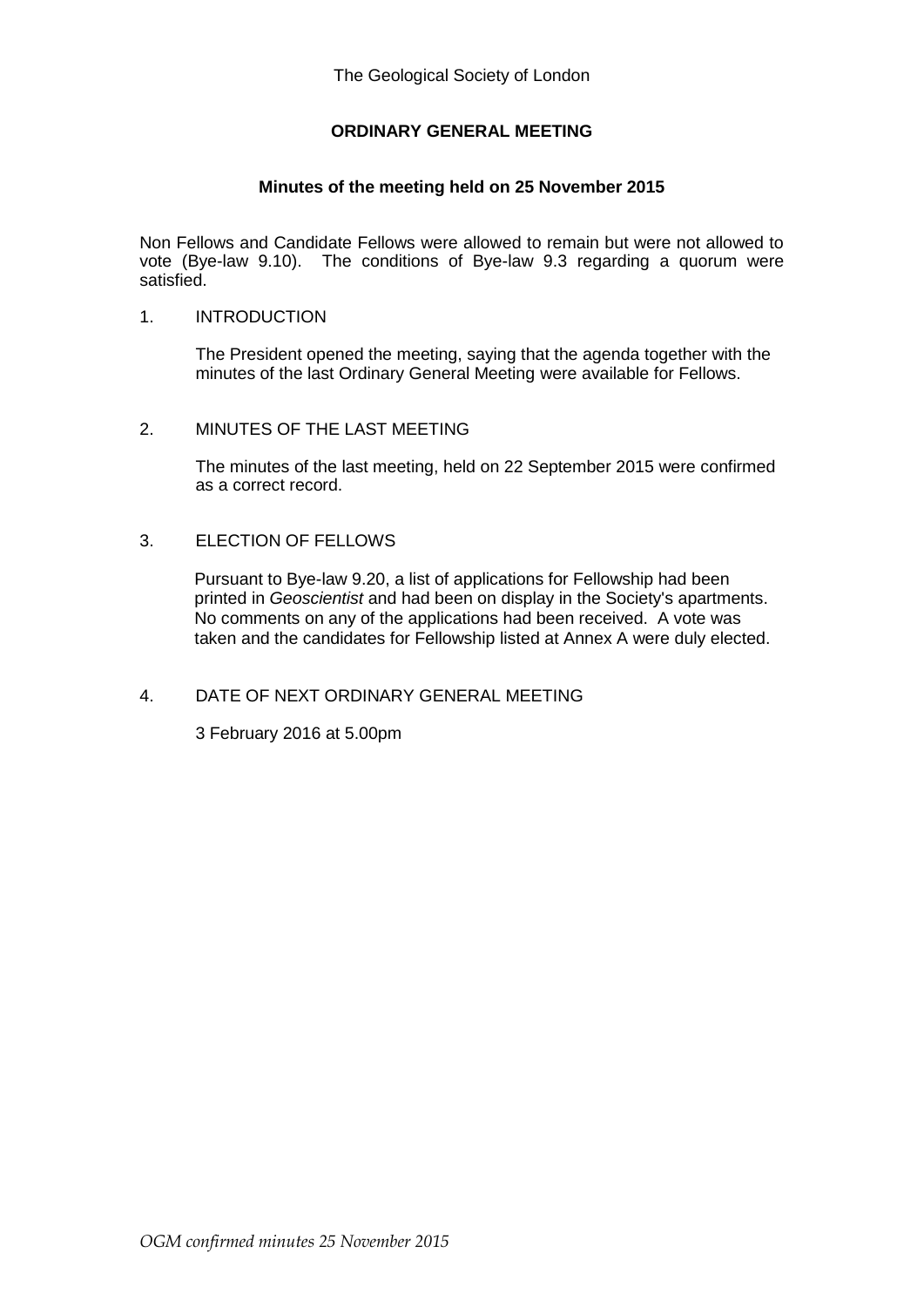THE FOLLOWING NAMES ARE PUT FORWARD FOR ELECTION TO FELLOWSHIP AT THE OGM ON 25 November 2015

151 applications for Fellowship of which 10 are upgrades from Candidate Fellowship.

CANDIDATES WISHING TO UPGRADE TO FELLOWSHIP

| Forenames             | Surname          |
|-----------------------|------------------|
| Zugwai Bruno          | Bagu             |
| Logan                 | <b>Barton</b>    |
| Edward                | <b>Boss</b>      |
| Courtney Elizabeth    | <b>Brannigan</b> |
| Isabel Amelia         | Clouting         |
| <b>Matthew Thomas</b> | Cooper           |
| Rachel Louise         | Curtis           |
| Jordan Richard        | Geear            |
| James William         | Greener          |
| Adam                  | Yusaf            |

#### FELLOWS

| Surname            | Forenames           | <b>CURRY</b>      | Gordon                     |
|--------------------|---------------------|-------------------|----------------------------|
| <b>ACCOTTO</b>     | Christina           | <b>CZINKE</b>     | Zita Zsofia                |
| <b>ANDERSON</b>    | Alice               | <b>DALEY</b>      | Laim                       |
| <b>ARBUTHNOTT</b>  | Claire Louise       | <b>DALZELL</b>    | <b>Stewart James Clark</b> |
| <b>BASTOW</b>      | lan                 | <b>DARGAN</b>     | Adam                       |
| <b>BATEMAN</b>     | Andrew              | <b>DAVEY</b>      | Huw                        |
| <b>BEAGLE</b>      | Jamie               | <b>DEGIORGIO</b>  | Romina                     |
| <b>BEATTIE</b>     | Stewart             | <b>DESSER</b>     | Elizabeth                  |
| <b>BELL</b>        | Rachel              | <b>DIBBEN</b>     | Holly                      |
| <b>BIJAKSANA</b>   | Satria              | <b>DODWELL</b>    | Henry                      |
| <b>BLAKE</b>       | David               | <b>DOUGLAS</b>    | <b>Benedict John</b>       |
| <b>BLAKE-MIZEN</b> | Keziah              | <b>DUNCAN</b>     | Rob                        |
| <b>BLIGHT</b>      | James               | <b>EASON</b>      | James                      |
| <b>BOLAND</b>      | Lloyd               | <b>EATWELL</b>    | Timothy                    |
| <b>BOWYER</b>      | Matthew             | <b>EDWARDS</b>    | David                      |
| <b>BREWER</b>      | Jonathan Andrew     | <b>EDWARDS</b>    | Joe                        |
| <b>BROOKS</b>      | <b>Timothy Paul</b> | <b>ELUMEZE</b>    | Peter Onyinye              |
| <b>BRYAN</b>       | <b>Tomos</b>        | <b>EMINUE</b>     | Oboho Okon                 |
| <b>BURTON</b>      | Mike                | <b>ESNOUF</b>     | Scott                      |
| <b>BUSH</b>        | Sonj                | <b>FARTHING</b>   | Gary                       |
| <b>CHAFER</b>      | Ryan                | <b>FITZGERALD</b> | John                       |
| <b>CHIU</b>        | Man Hei             | <b>FORBES</b>     | James                      |
| <b>CHOI</b>        | Janice Jessica      | <b>FOUNTAIN</b>   | Lianne                     |
| <b>COOGAN</b>      | Michael             | <b>FRANKLIN</b>   | <b>Jack</b>                |
| <b>CORMACK</b>     | Avril               | <b>GERNON</b>     | Oliver James               |
| <b>CORRIGAN</b>    | Sean                | <b>GILLMAN</b>    | Michael                    |
| <b>COTRONEO</b>    | Peter               | <b>GLOVER</b>     | Tim                        |

*OGM confirmed minutes 25 November 2015*